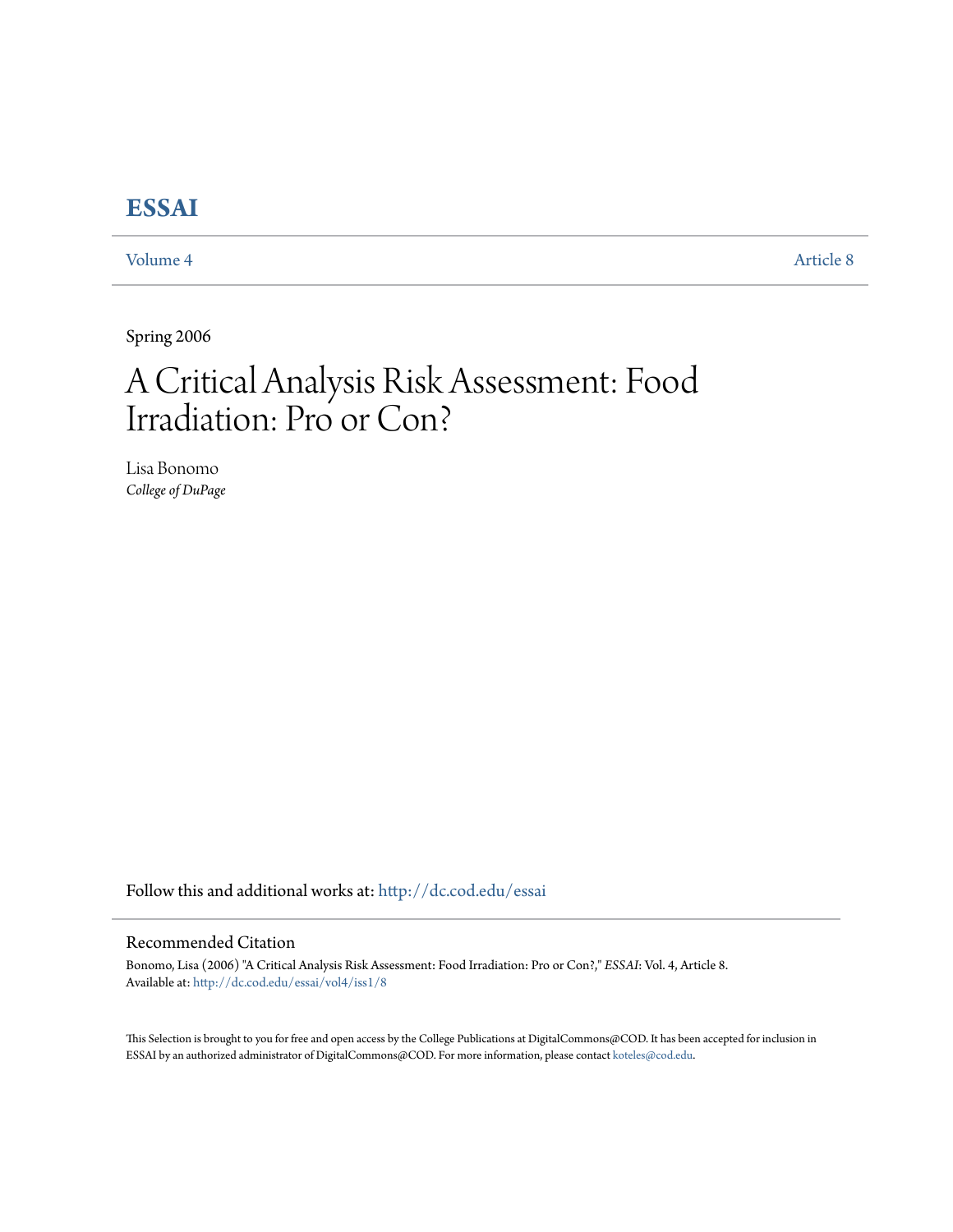A Critical Analysis Risk Assessment: Food Irradiation: Pro or Con?

by Lisa Bonomo

(Chemistry 1105)

The Assignment: Using the categories of risk in the article "Risk Perception and Decision Making" by Bieron as a basis, evaluate the level of acceptability of risk of irradiated food. Write a reasoned argument for or against food irradiation.

his document will discuss the analysis of risk perception versus risk actuality using the food irradiation process as the model subject. Because the process of food irradiation has caused controversy, due to its association with radioactivity, this proves to be a climactic model topic This document will discuss the analysis of risk perception versus risk actuality using the food irradiation process as the model subject. Because the process of food irradiation has caused controversy, due to its associati and the World Health Organization (WHO), widespread consumer acceptance of the process has not been achieved because of beliefs and actions of consumer watch-dog groups. In the first part, various articles on food irradiation will be used as source information, and the unfavorable biases towards food irradiation will be the target assessments. In the second part of the document, categories of risk from Joe Bieron's article entitled "Risk Perception and Decision Making" will be used as a basis for evaluating the level of acceptability of risk of irradiating food. Arguments against food irradiation will be evaluated.

#### Part 1:

Using the website from The Institute of Food Science  $\&$  Technology and referencing its article entitled "The Use of Irradiation for Food Quality and Safety", and supplementing this information with feature Irradiation articles from the following website: [http://www.organicconsumers.org/irradlink.html,](http://www.organicconsumers.org/irradlink.html) the bias towards irradiated foods as being unfavorable will be discussed and assessed.

With the increase of the human population continuing at an exorbitant rate, methods of controlling food spoilage and improving safety become more critical as time passes. Methods of preservation such as drying, salting, pasteurization, canning and freezing are traditional practices, and food irradiation can be added to this list. "However, it should never be used as a substitute for good manufacturing practices" (qtd. In The Institute of Food Science and Technology 2).

Food irradiation is where food is preserved by exposing it to a set amount of ionizing energy, either by machine generated electron beams or gamma rays from cobalt-60. Salmonella and other micro-organisms can be wiped out by this process. The food does not come in contact with the radiation source during the irradiation, nor can radioactivity be introduced into the affected food. The strength of the irradiation source coupled with the time the food is exposed to the ionizing energy determines the irradiation dose the food receives. The most popular food irradiation applications used for reducing food spoilage and improving food safety are:

- 1. Irradiation of poultry, to reduce food poisoning bacteria such as Salmonella
- 2. Irradiation of red meats, to reduce Escherichia coli and other food poisoning bacteria
- 3. Irradiation of some seafoods, to improve their microbiological safety
- 4. Irradiation of fruits and vegetables, to reduce micro-organisms that cause spoilage
- 5. Irradiation of herbs and spices, to reduce micro-organisms that cause contamination
- 6. Irradiation of bulbs, such as sweet potatoes and onions, to prevent sprouting
- 7. Irradiation of cereals and grains, to kill insects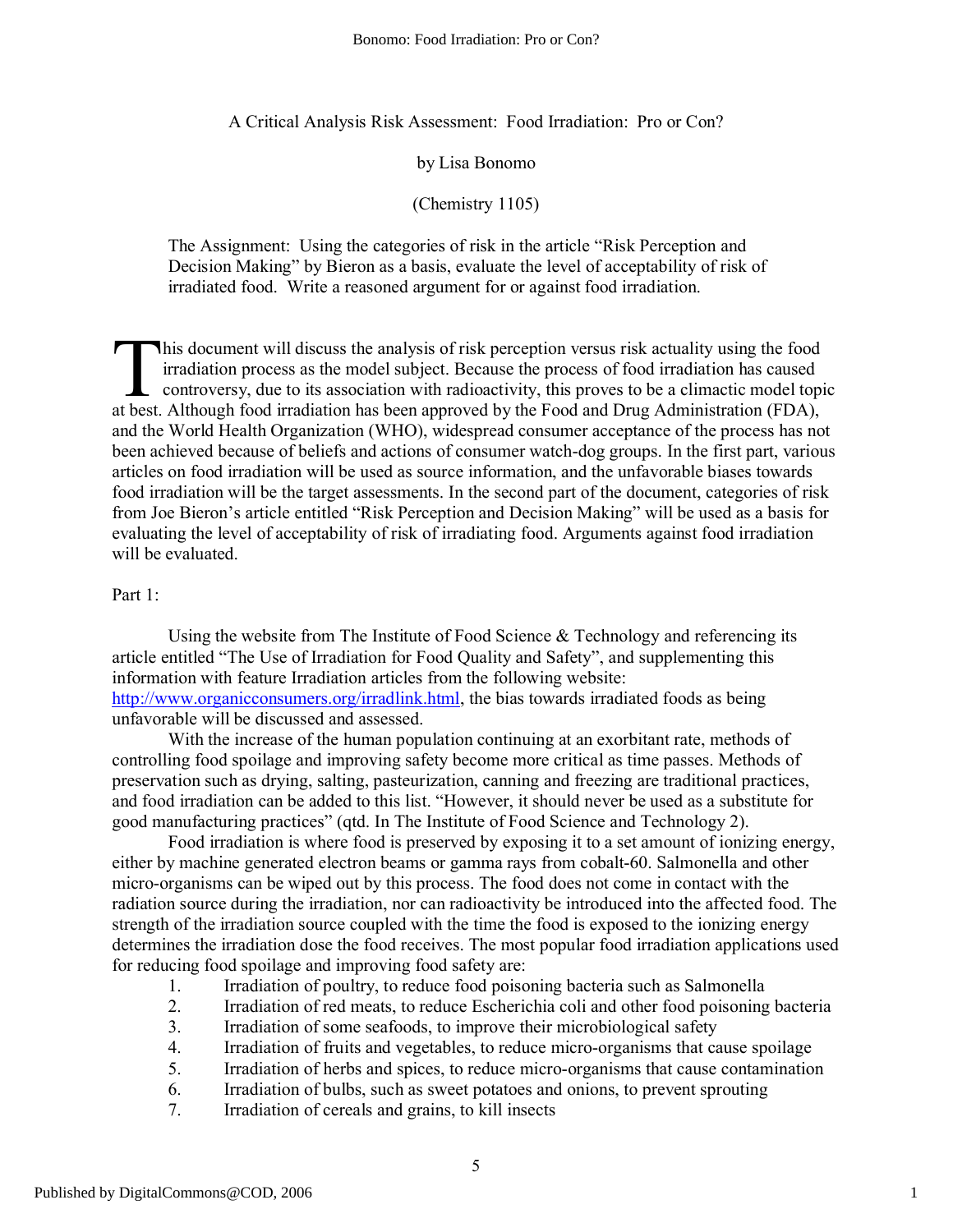#### *ESSAI, Vol. 4 [2006], Art. 8*

8. Irradiation to produce sterile foods, such as hospital meals

Even though these irradiation processes may be used with the best of intentions, there are some products that are not suitable for food irradiation, such as foods with high fat contents (changes in flavor and odor occur after irradiation), some dairy products (unpleasant odors and tastes can develop as a result of rancidity from the process), and foods with high protein contents (again, changes in odor and flavor can result).

Food irradiation has been around for a long time. Over 90 years ago, the use of ionizing radiation to preserve foods was patented, and it has become one of the most controversial topics on food treatment. The safety regarding this technology has constantly had to be reevaluated and the public has had to be constantly reassured of its benefits. Although 41 countries have given approval to use the irradiation process on approximately 60 food products, agreement to do so has been on a conditional basis, but these figures are increasing annually. "The main purposes of the treatments were given as control of food-borne pathogens and extension of shelf-life. This change in the US regulations is timely. There have been a number of recalls of large consignments of hamburger meat contaminated with E. coli O157:H7 and this pathogen, among others, is causing concern among the US public" (qtd. In Institute of Food Science & Technology 3). Irradiation was approved for fruits and vegetables, spices, cereals and bulbs such as onions in 1986, but the opinion was re-evaluated in 1987 after submissions from the industry, consumer groups and interested parties. Regulations on irradiated foodstuffs were changed and labels were required to state whether the products had been irradiated. Irradiation facilities were required to meet certain criteria before they could be licensed to process such foods.

Consumer buy-in to food irradiation is not reaching wide acceptance levels in the US. While some European countries such as Belgium, France, The Netherlands and Portugal are in favor of irradiation, other countries such as Denmark and Germany remain opposed. Many consumers have misconceptions about the technology, such as the concern that the affected food may be radioactive.

Some of the main reasons food irradiation is being opposed include, but are not limited to:

- 1. Irradiation only covers up situations in slaughterhouses that cause meats to become contaminated with bacteria that causes illnesses.
- 2. "Irradiation forms new chemicals in food that are known or suspected to cause cancer and birth defects; destroys vitamins and other essential nutrients; and corrupts the flavor, and texture of food. A wide range of health problems have been observed in animals fed irradiated foods, including premature death, stillbirths, mutations, fatal internal bleeding, organ damage, immune system dysfunction, stunted growth and nutritional deficiencies" (qtd. In Critical Mass Energy and Environment Program/Why Oppose Food Irradiation? 1).
- 3. Irradiated foods don't need to be labeled as such when served in hospitals, nursing homes, restaurants or schools.
- 4. Irradiation adds to the consolidation of the food industry; food shelf-life is extended, and agribusiness can move their businesses overseas where costs are cheaper, but environmental standards are weaker.
- 5. Irradiation facilities create air pollution and other safety threats.
- 6. "Despite thousands of comments from parents, teachers, students and concerned citizens that overwhelmingly opposed the purchase of irradiated food for the National School Lunch Program, the USDA chose to include irradiated ground beef in federal nutrition programs" (qtd in Critical Mass Energy and Environment Program/Safe School Lunches 1). Irradiated beef also costs more than non-irradiated beef, but school officials in each district can choose whether or not to purchase it for their schools.
- 7. In legalizing food irradiation, the FDA and the WHO are ignoring research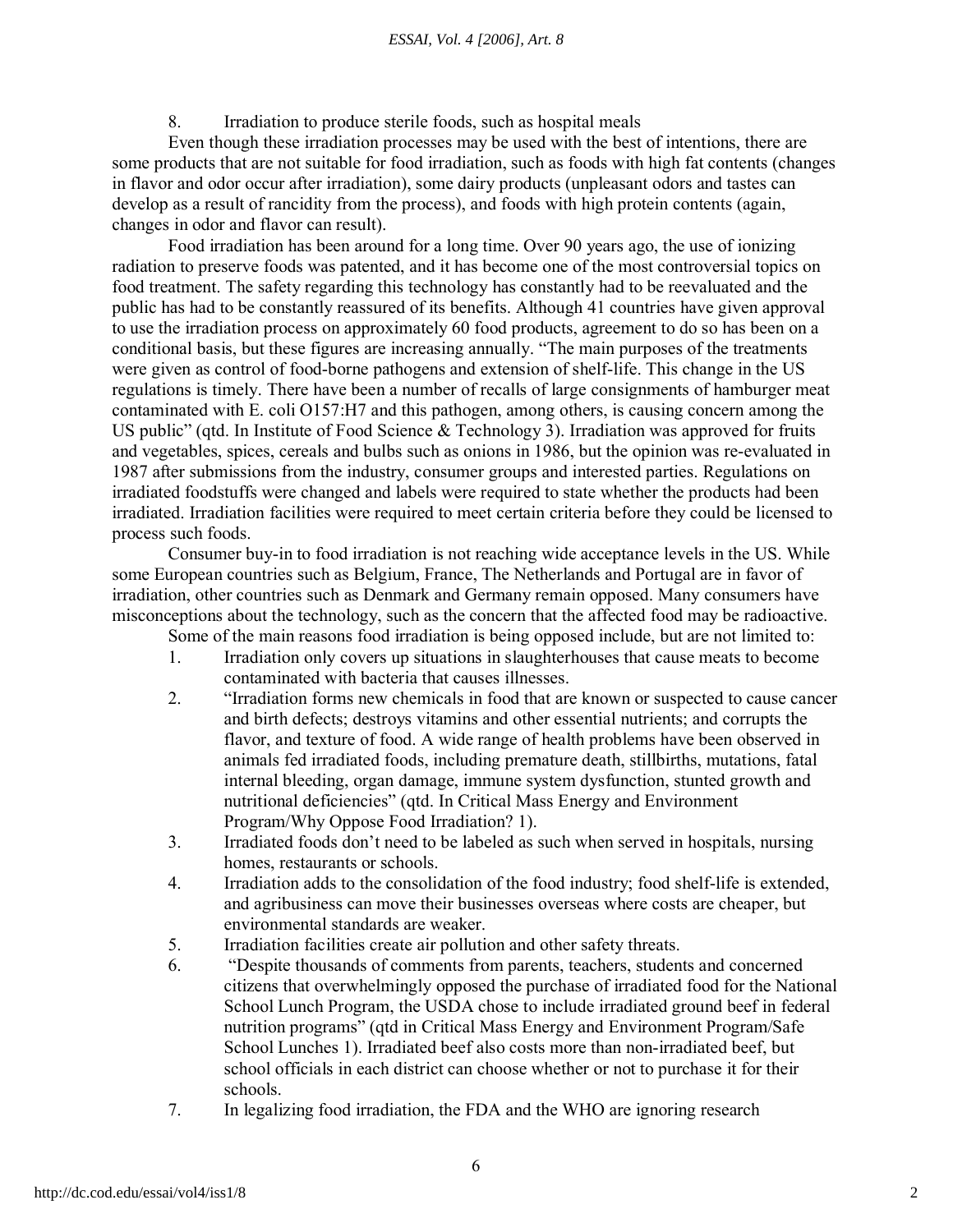suggesting that irradiated foods are not safe for people to eat.

The potential dangers of food irradiation include harmful effects to consumers and possible terrorist strikes against irradiation plants, as stated by Peace Prize nominee Helen Caldicott. Caldicott also mentioned that food that undergoes irradiation is processed with enough radiation to kill a person. Along with the threats of eating foods exposed to radiation, having irradiation plants in your town can pose dangers. "Irradiation is designed to kill food bacteria and fungus, which Caldicott said has become a problem because of 'sloppy, inefficient factory farms.' Because the cobalt 60 must remain cool, she said, 'a terrorist wouldn't even need a bomb or a gun.' 'All they would have to do is fly or drive into a cooling pond,' she said. 'That would cause the release of 30 times the amount of radiation in a single rod.'" (qtd. In Organic Consumers Association/Helen Caldicott speaks against food irradiation 1). Caldicott feels that food irradiation is the consequence of a society that wastes energy.

Food irradiation may also be the ticket for certain foods to be on your table without your even being aware of their infestations and other health-driven consequences unless you do your homework. Take the light skinned Okinawan sweet potato, for example. This vegetable is irradiated in Hilo, Hawaii because growers are faced with the need to replace methyl bromide, which currently kills specific pests associated with the sweet potato, and will eventually be phased out because of environmental agreements. A company called Hawaii Pride urged the USDA to approve irradiation of the Okinawan sweet potato so that the purple potato would be a big market for big stateside retailers. "The happy news doesn't reassure consumer groups. Public Citizen, which opposes food irradiation, said the USDA didn't do enough research to see whether the dosages would kill specific pests associated with sweet potatoes, and it didn't look closely enough to see whether the Okinawan would harm the domestic industry. 'We see this as another bad decision as our own government exercises poor judgment on the issue of food irradiation,' said Wenonah Hauter, director of Public Citizen's Energy and Environment Program. California growers aren't pleased either. They know they can't keep out shipments from another state, but they are worried about the pests that come with them" (qtd. In Organic Consumers Association/Approval of Irradiated Sweet Potatoes Has Critics Steamed 2).

Irradiation, when carried out under the correct processing guidelines, may be perceived as a safe way to reduce levels of food poisoning and a good way to preserve foods, but the examples stated in this portion of the document clearly point to the proof that the risks of irradiation outweigh its benefits. Hence the bias towards irradiated foods is unfavorable.

#### Part 2:

Using the categories of risk in the article from Joe Bieron entitled "Risk Perception and Decision Making," an evaluation of the level of acceptability of risk of irradiating food will be researched. Arguments against food irradiation will be addressed.

Opinions and information gathered from life experiences and classroom knowledge help us to make decisions about topics such as food irradiation, which are greatly influenced by risk perception. Background information on risk perception, distinctions of risk perception, and reasons why chemical-based technologies such as food irradiation tend to be seen as having unacceptable risks will be discussed.

Food irradiation requires the use of chemicals and our society can benefit from the process in some ways, but there are also many risks associated with it. Either our environment suffers or our health and well being in general can diminish from its use. While food irradiation increases the shelflife of some food stuffs, kills insects and bacteria that can be detrimental to crops and consumers, and increases food production, several problems can still arise.

"Various experimental tests have revealed extensive damage to animals fed irradiated food.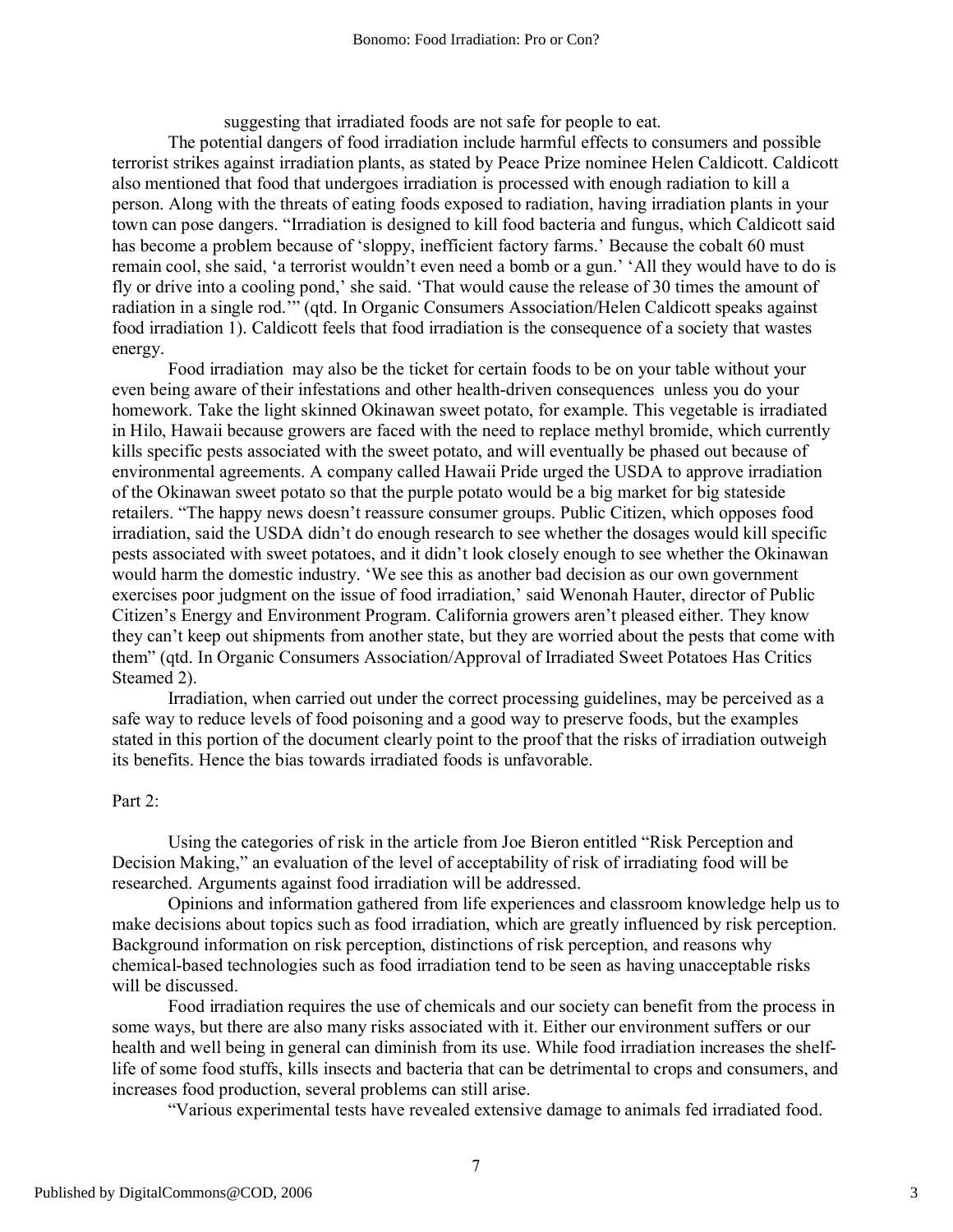#### *ESSAI, Vol. 4 [2006], Art. 8*

Early trials failed when the laboratory animals dropped dead from no apparent cause. As far back as 1948, experimental rats fed on irradiated foods showed impairment or loss of fertility, increased mortality in litters, abnormal eyes, hemorrhages, and hearts with enlarged left ventricles, which frequently resulted in death. In other tests, offspring of rats fed irradiated chickens and beans were born blind, and had a shortened life span. Dogs fed irradiated eggs produced fewer litters or became sterile. Mice developed enlarged hearts and breast cancer. Many test animals exhibited marked symptoms of vitamin deficiencies" (Hunter 72). Fruits, vegetables, spices, meats, dairy products and just about any food that goes through the irradiation process will develop off-flavors and scents, there will be a change in firmness and texture, and vitamins will be stripped as the affected foods go through their chemical changes, including the destruction of nutritional elements in the foods.

The risks of food irradiation need to be outlined, the characteristics of risk perception explained, and external factors influencing risk perception need to be identified. These stepping stones will allow for us to evaluate the level of acceptability of risk regarding food irradiation.

Risk is a calculation of the probability and level of detriment to human health. Determination of risk is a scientific process performed in areas such as public health. Risk is measured in terms of probabilities, and statistical analysis is a critical factor in the accuracy of the assessment of the risk. The risk to human health from food irradiation is determined by whether the affected food has a high enough concentration to cause damage by routes of exposure such as absorption, ingestion or inhalation. The exposure level is an important factor because no chemical is free from toxicity to humans. Since irradiated foods aren't necessarily required to be labeled, we don't always know when we are exposed to food irradiation. The human body can tolerate exposure to small amounts of irradiation with no harmful effects, but at elevated levels, there can be health hazards, as outlined earlier in this document. Consequences can even be fatal. The measure of risk associated with food irradiation presents an unacceptable risk because observations of fatal or unacceptable consequences in the number of test animals, as shown in the preceding paragraphs, is shown to be repeatedly elevated to a large extent over the control population.

Perception of risk and characteristics of risk perception help determine the acceptability of the risk. Outside influences also mold our perception of the risk of irradiation. "Most experts predict that it will be used, but the extent will depend on many factors, including regulatory actions, consumer attitudes toward irradiation and toward other processes used for the same purposes, the economics of irradiation and competing processes, and the nature of labeling requirements. Some people have claimed that there must be little interest in irradiation in the United States, since no one has ever taken advantage of the FDA approval of irradiation for sprout inhibition of white potatoes or insect disinfestation of wheat products. However, good inexpensive alternatives to both of these irradiation treatments have been available, so there has been little economic incentive to irradiate. Furthermore, it may not be economically feasible to operate an irradiation facility for only these two processes, because a food irradiation facility must be utilized for large quantities of food, on a yearround basis, in order to be economically viable. Irradiation is not likely to become common in the United States until FDA approves it for a wide variety of purposes and agricultural commodities…" (McCuen 94).

Research on risk analysis and the perception of risk has been done, and findings from Paul Slovic, a psychologist at the University of Oregon, show that one's perception of risk is based on characteristics of risk other than estimates of annual fatalities and the like. These characteristics are: exposure, effect, alternatives, knowledge of consequence, occupational encountered, image of hazard, severity of consequence and controllability. Any of these characteristics can be deemed acceptable or unacceptable based on a given sequence of events. For instance, food irradiation can be seen as ranging from completely voluntary (acceptable) to completely involuntary (unacceptable). By looking at it this way, it is easier to comprehend why food irradiation is viewed as an unacceptable technology. Nearness to an irradiation plant is involuntary (somebody else put it there), unfamiliar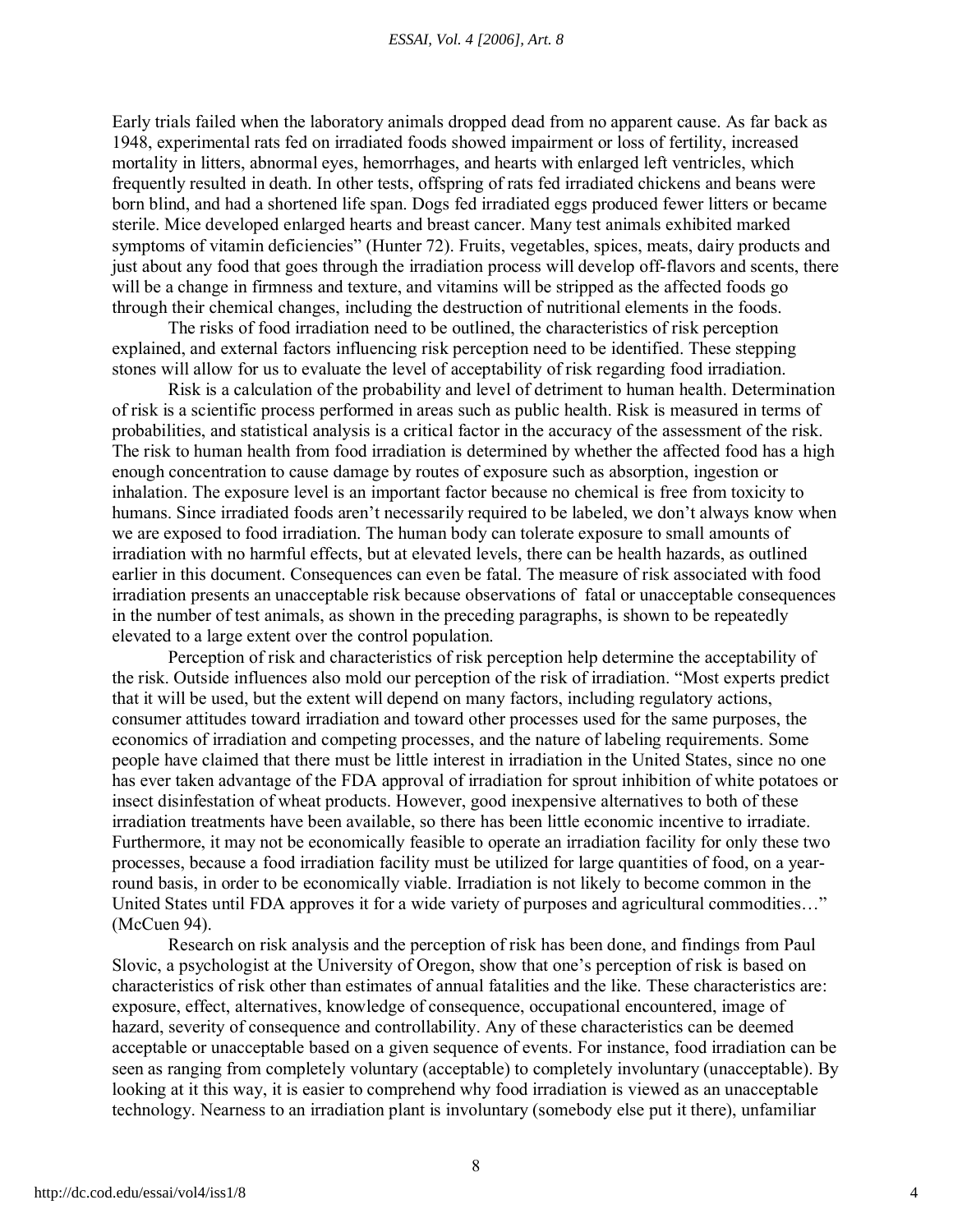(I've never been in a food irradiation plant), uncontrolled ("they" are in charge), has fatal potential (if the irradiation plant has a melt down, we're doomed), has a low level of knowledge (irradiated food is unsafe to eat, and we are in jeopardy by being exposed to the resultant radiation), is irreversible (once irradiation of foods is part of the system, there's no turning back), effects are not immediate (irradiated food may not hurt you now, but you run the risk of contracting cancer, becoming sterile, and a whole myriad of other health and environmental issues), and alternatives are available (we have other means of preserving our food supplies). Food irradiation has all the characteristics of being an unacceptable risk. The public sees it as being an unsafe technology. Even though food irradiation helps increase crop yields, kills deadly bacteria in our food supplies, and prolongs the shelf-life of certain foods, the irradiation plants pose a threat as they are unsafe situations to many people; their existence and the consequences of meltdowns and radiation exposure convey the image of risk with many of the undesirable characteristics mentioned above. Food irradiation has many unknown variables, the process has dreaded and delayed consequences, and exposure is not controllable. As Slovic's work implies, basic perceptions and understandings regarding food irradiation have shown that lack of knowledge of the food irradiation process, biased media coverage, biased personal life experiences and fears generated by the challenges of life result in the denial of uncertainty, risks to be mistrusted and judgments of fact to be skeptical at best.

A society free of the risk from food irradiation is not realistic. We need to manage the risks involved in order to extract the benefits from this technology. It would be nice to be able to eliminate all the environmental and health threats of food irradiation, but what we can do instead is to distinguish a zero risk from a safe environment. Risks will never be able to be completely eliminated, but they can be minimized. The presence of toxicity from food irradiation in our environment does not necessarily guarantee a threat to our health. One needs to take into account the concentration and routes of exposure, as well as affected toxic levels. Also, the consequences of food irradiation run the risk of being grossly over exaggerated, and perceived as even more unacceptable and unsafe if the public is not adequately informed. "Exposure of the body to ionizing radiation produces free radicals that are involved in chemical changes, resulting in carcinogenic, mutagenic, and teratogenic effects. Intensive doses cause radiation sickness. The effects of irradiation exposure through food contamination would vary with the half-life of the isotope. If short half-life radionuclides are employed in food irradiation, the risk is small, whereas products contaminated with longer half-life radionuclides would be hazardous. The World Health Organization assures us that food irradiated under approved conditions does not become radioactive, and that the treatment does not alter the food in any way that could be harmful to people. Public acceptance of this reassuring statement will be hampered by the fears of accidental exposure to unapproved excessive doses of irradiation, and a lack of information regarding regulatory legislation and governmental controls" (Millichap, 115). These issues are not to be taken lightly; they are complex and require the attention of a self-educated and proactive population.

Works Cited

Web Master: Critical Mass Energy and Environment Program [http://www.citizen.org/cmep/foodsafety/food\\_irrad/schoollunch](http://www.citizen.org/cmep/foodsafety/food_irrad/schoollunch) "Safe School Lunches" Web Master: Critical Mass Energy and Environmental Program [http://www.citizen.org/cmep/foodsafety/food\\_irrad/articles.cfm?ID=11803](http://www.citizen.org/cmep/foodsafety/food_irrad/articles.cfm?ID=11803) "Why Oppose Food Irradiation?"